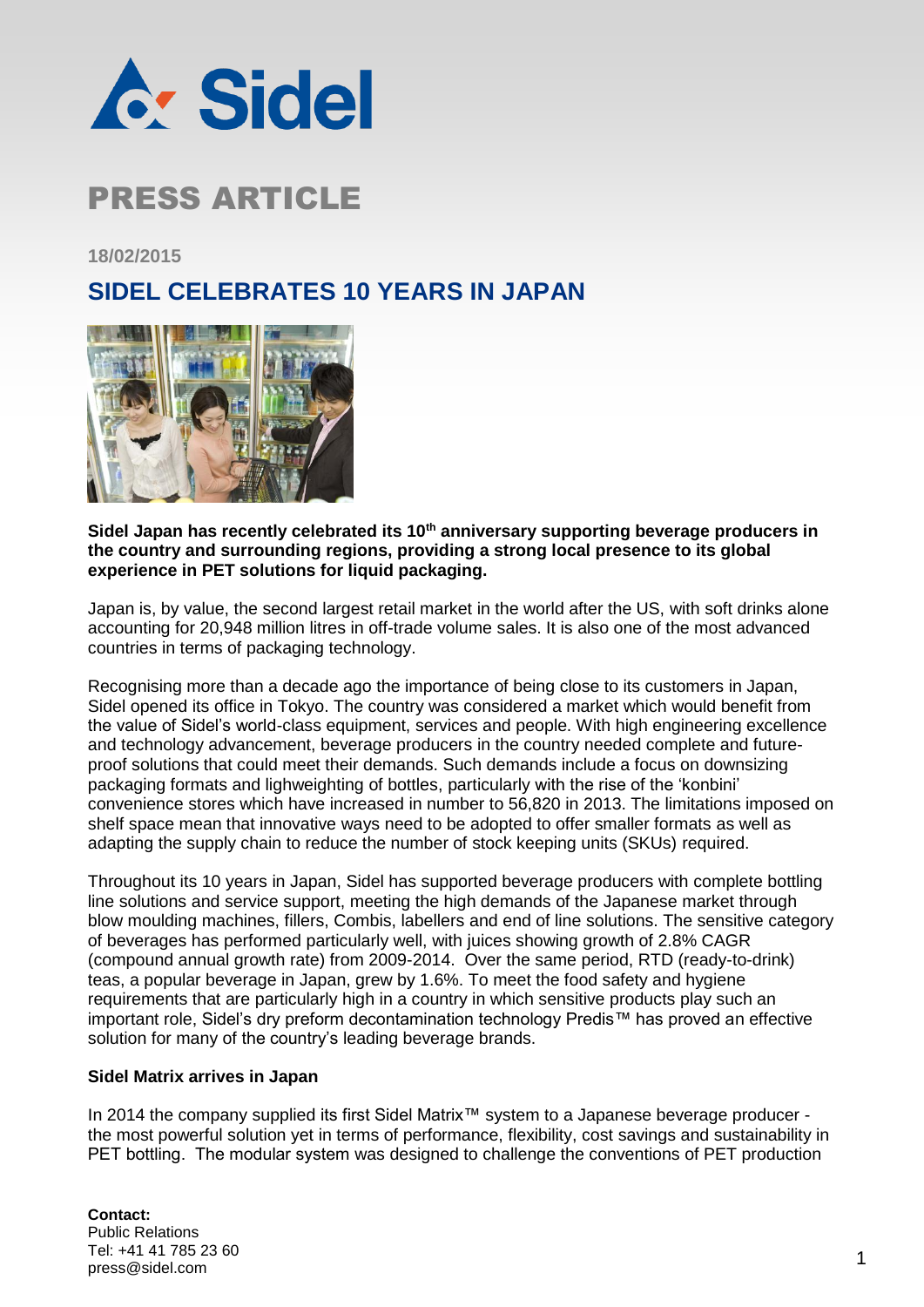

# PRESS ARTICLE

and to meet producers' needs, both today and tomorrow. The system includes blowers, fillers, the Sidel Matrix Combi and labellers and can match virtually any configuration customers want, with a higher level of performance and a lower environmental footprint. Another innovation is the new portfolio of Sidel Services™, which adds more value to installed equipment, beverage products and producers' bottom lines.

Eric Schaffner, Sidel's Managing Director for Japan and Regional Commercial Director for Japan and Korea, says: "The markets we serve are challenging so we have to ensure that the solutions we provide meet the specific demands of our customers. We know that we can learn so much more about those demands by being close to our customers and we have learnt a lot over the last 10 years. Japan often leads the way in packaging technology, adopting innovations which eventually filter through to Western applications. This anniversary is an important milestone for us and provides an excellent platform from which to continue to develop and explore the considerable opportunities that Japan and the surrounding regions present for innovative PET packaging solutions."

Customers visiting the company's offices in Japan can witness how Sidel can create value for their beverage business by being A Better Match for them, understanding the many contradictory demands placed on their beverage production. For example how can resource use be reduced, including equipment floor space, water and energy, while still improving product quality and driving down costs. These, along with many other challenges, can be addressed to create the optimum liquid packaging solution.